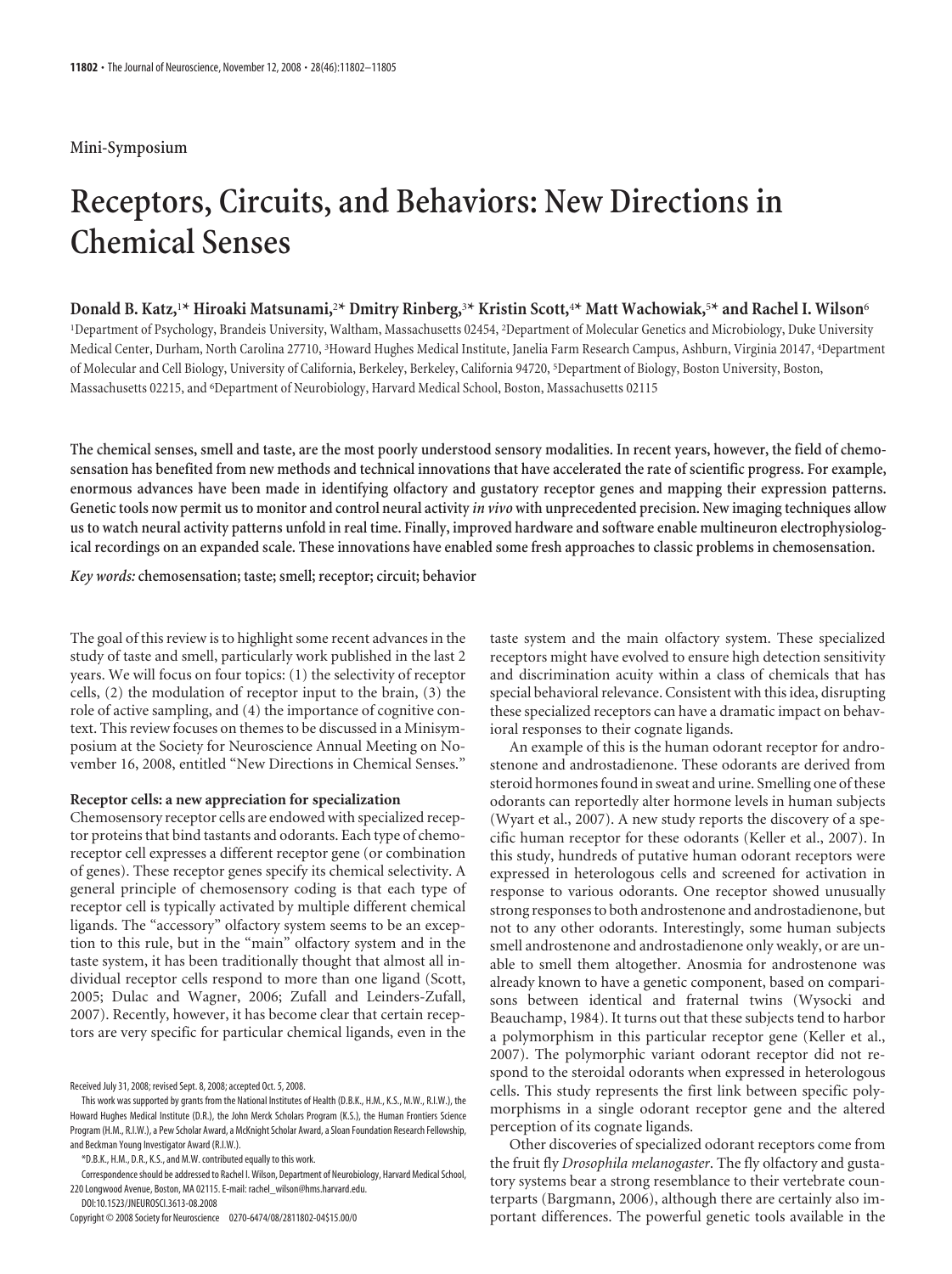fly, and the relative simplicity of the fly brain, have made it a useful complement to vertebrate models in the field of chemosensation. A recent study showed that two types of *Drosophila* odorant receptor cells are highly sensitive to a male-specific fly pheromone (van der Goes van Naters and Carlson, 2007). Genetically silencing one of these cell types, or mutating the receptor gene it expresses, abolishes behavioral responses to this pheromone (Ejima et al., 2007; Kurtovic et al., 2007; Schlief and Wilson, 2007). Another type of *Drosophila* odorant receptor cell is highly specific for carbon dioxide, and the fly's innate behavioral response to this odorant is abolished by mutating one of the receptor genes expressed by this cell type (Jones et al., 2007). Carbon dioxide is released by both ripening fruit and by agitated flies and thus may carry important information in a variety of behavioral contexts (Suh et al., 2004; Faucher et al., 2006).

Specialized chemical receptors have also been recently revealed in the *Drosophila* taste system. This study reported a novel type of taste receptor cell in *Drosophila* that responds to carbonated water (Fischler et al., 2007). Calcium imaging revealed that these cells are very specific for this chemical substance. Genetically silencing these cells abolished the flies' innate attraction to carbonation, and genetically "triggering" these cells demonstrated that they are sufficient to produce this response. Although humans usually taste carbonation in the context of a sweet soda pop, the taste of carbonation means something different in the life of a fly. Because carbon dioxide and carbonic acid are byproducts of fermentation, carbonation may signal the presence of yeast, which is an excellent natural food source for *Drosophila*. Thus, these specialized receptor cells may have evolved to help the fly to locate a special source of food or to discriminate between foods of different nutritional quality.

# **Early events in central processing: gating receptor input to the brain**

Sensation begins with receptor cells, but our sensory perceptions also depend on how the brain processes these inputs. The first opportunity for central sensory processing occurs at the presynaptic terminals of receptor cells. There, signal propagation onto postsynaptic neurons can be gated by presynaptic receptors that suppress neurotransmitter release. Several studies have recently demonstrated an important role for this type of early sensory processing *in vivo* in the mouse and fly olfactory system.

In the mouse, these studies exploited a new genetically encoded fluorescent indicator that reports changes in synaptic vesicle exocytosis. By expressing this reporter selectively in mouse olfactory receptor neurons (ORNs), Wachowiak and colleagues showed that *in vivo* neurotransmitter release from ORNs is powerfully suppressed by GABA release from local interneurons in the olfactory bulb (McGann et al., 2005). Moreover, much of this GABA is released tonically, in the absence of any odorant (Pírez and Wachowiak, 2008). Thus, if we imagine ORN axon terminals as a gateway for chemical information, it seems that these gates normally stand half-closed. These gates close down even more in the presence of a strong odorant, which recruits feedback inhibition that further inhibits ORN neurotransmitter release (Pírez and Wachowiak, 2008). This form of adaptive gain control may help keep olfactory bulb activity within useful dynamic range. In principle, these gates might be opened by descending input from higher brain centers (e.g., by cholinergic input from the basal forebrain or serotonergic input from the raphe), which is thought to suppress GABA release in the bulb (Gómez et al., 2005; Mandairon et al., 2006).

Similarly, new data from *Drosophila* show that ORN axon

terminals represent an important regulatory checkpoint (Olsen and Wilson, 2008). Odorant-evoked activity in one type of ORN recruits GABA release from local interneurons, and this indirectly inhibits neurotransmitter release from other ORN types. The amount of lateral inhibition that is recruited by an odorant depends on the total ORN activity that this odorant elicits. Thus, the ORN input to each neuron seems to be normalized by input to the entire circuit.

Although all these studies highlight the important role for presynaptic inhibition at ORN axon terminals, there are also important differences between the mouse and fly olfactory circuits. Whereas presynaptic inhibition at fly ORN terminals reflects "lateral" cross talk between different ORN types, presynaptic inhibition at mouse ORN terminals occurs strictly between ORNs of the same type (McGann et al., 2005; Pírez and Wachowiak, 2008). In the mouse, lateral inhibition probably occurs at postsynaptic (not presynaptic) sites (Isaacson and Strowbridge, 1998; Schoppa et al., 1998; Margrie et al., 2001; Aungst et al., 2003; Arevian et al., 2008). Comparisons between these evolutionarily distant olfactory systems are helping us understand what aspects of olfactory coding represent deep common principles, and what aspects are specializations of a particular species.

#### **Licks and sniffs: active sampling of the chemical environment**

Both taste and smell are active sensory modalities. Terrestrial vertebrates engage their chemical environment by licking, chewing, salivating, and sniffing. An insect actively spreads the tip of its proboscis onto a tastant before pumping it into its pharynx, and it can actively sample odorants by flicking its antenna and darting across plumes in the air. Several recent studies emphasize that chemosensory activity in the brain is shaped by the dynamics of these repetitive samples. Moreover, sensory perception modulates sampling behavior, and this in turn modulates neural activity and perception. Thus, chemosensation tends to evolve dynamically, at the level of both neurons and perception.

For example, during taste perception, licking draws tastant samples into the mouth repetitively. This produces repetitive activity patterns in gustatory cortex. Tastant-evoked spikes can be precisely timed to lick onset, and the relative timing of spikes in different neurons may carry information about the identity of the tastant (de Araujo et al., 2006; Stapleton et al., 2006).

Similarly, sniffs draw brief repetitive samples of air through the nose, creating repetitive patterns of ensemble activity in the olfactory bulb. Odorant-evoked spikes can be precisely timed to sniff onset, with different odorants evoking different temporal patterns in the same neuron (Bathellier et al., 2008). Although some olfactory perceptions can occur within a single sniff (Johnson et al., 2003; Uchida and Mainen, 2003), other tasks benefit from multiple sniffs (Abraham et al., 2004; Rinberg et al., 2006a). Multiunit recordings from the olfactory bulb in behaving rodents are helping to shed light on this process. Preliminary evidence shows that the neuronal activity in the bulb is modulated by the sniffing/breathing pattern, and suggests that the integration of information across sniffs happens in higher brain areas (Rinberg and Shusterman, 2007).

Sniffing is not static, however, and sniff rate can increase when a rodent detects or anticipates an odor (Kepecs et al., 2007; Verhagen et al., 2007). This increase in sampling rate had been thought to increase the amount of input to the olfactory bulb. However, a recent *in vivo* imaging study found that faster sniff rates actually suppress input to the bulb (Verhagen et al., 2007). This might help promote adaptation to a background odorant,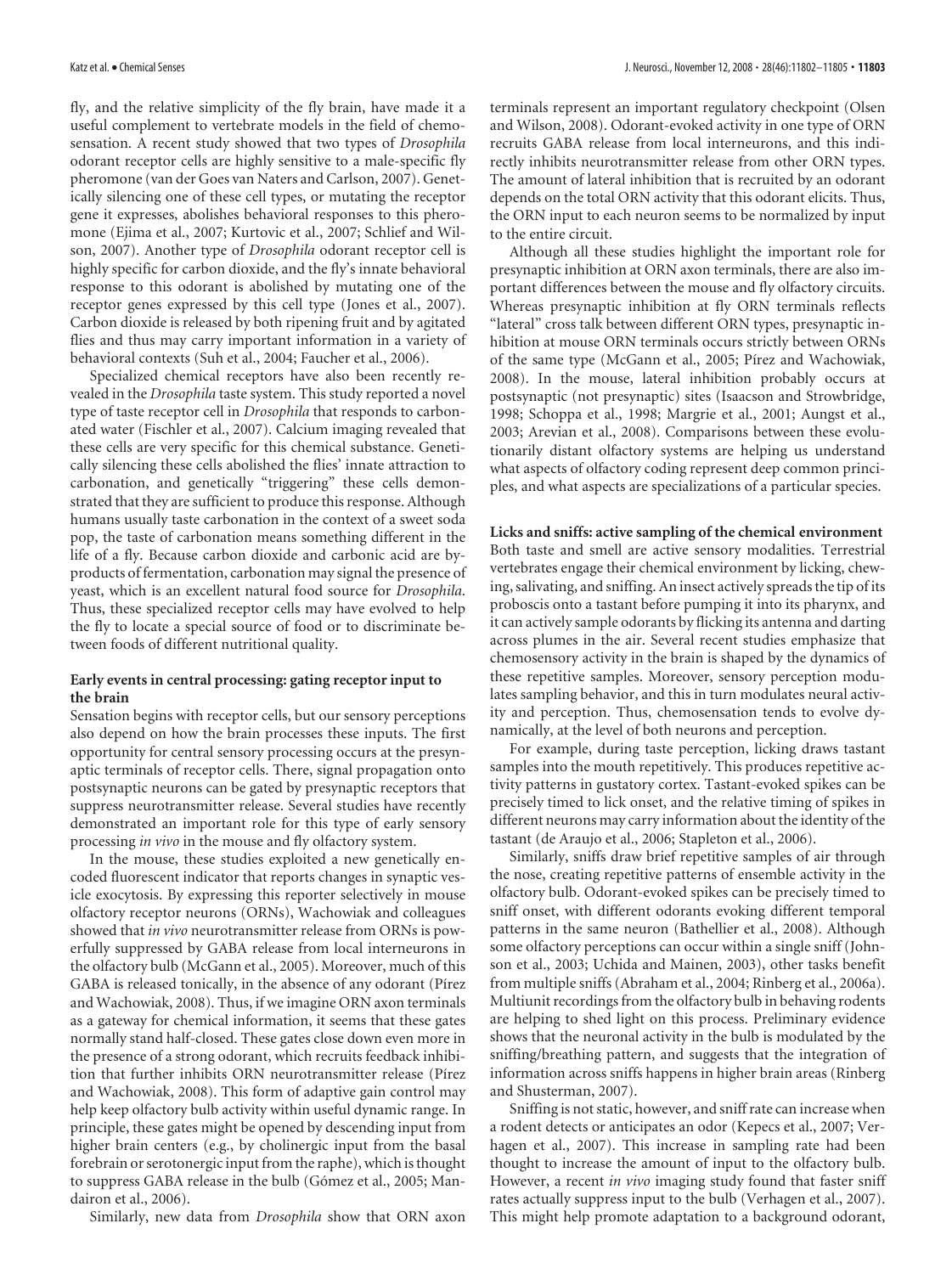thus promoting discrimination of new stimuli in the presence of the constant background.

### **The role of task context: attention and hedonic valence**

Another topic of recent interest is the role of attention and other higher-order cognitive features in chemical perception. The study of these higher-order cognitive effects must obviously be performed in awake animals. Many older studies were performed in anesthetized animals (but see Chaput and Holley, 1980; Bhalla and Bower, 1997; Kay and Laurent, 1999). Now awake recordings are increasingly feasible, and previous studies should be critically reconsidered in the light of the recent discovery of important differences between awake and anesthetized states (Rinberg et al., 2006b).

Several studies have demonstrated that neural activity in the olfactory bulb is strongly modulated by task contingencies that are not explicitly olfactory (Kay and Laurent, 1999; Rinberg et al., 2006b; Fuentes et al., 2008). For example, changes in neural activity in the bulb can precede actual exposure to the odorant. These effects may be explained by descending inputs from higher brain areas to the bulb. Some of these effects may also reflect task-dependent modulation of sniffing, which could be regarded as another type of feedback.What is surprising about these results is how early in the olfactory system this modulation occurs.

There is some evidence suggesting that descending inputs to the bulb may modulate not only spike rate but also spike timing. A recent study reported that, during difficult odor discrimination tasks, strong synchronous oscillations appeared in the olfactory bulb field potential (Beshel et al., 2007). Strong oscillations were not present when the task was easy. Strong oscillations may increase synchrony in the timing of spike output from the bulb and could reflect increased attention. If so, then higher-order cognitive aspects of the task would be shaping neural activity at a remarkably early stage of processing, just one synapse downstream from receptor neurons.

Studies in the taste system also highlight the role of attention and hedonic valence. Attentional shifts can dramatically change behavioral responses to tastants and alter neural responses as early as primary gustatory cortex (Fontanini and Katz, 2006). In an attentive animal, cortical and behavioral responses to a tastant tend to reflect both the chemical identity of a tastant and its palatability. After attention lapses, both neural and behavioral responses become more tightly linked to palatability alone, and responses to chemically dissimilar substances with similar palatability become more similar to each other.

Altering the value of a taste stimulus also changes the way it is represented at an early processing stage. Pairing a sweet tastant with an aversive cue tends to suppress responses to this tastant in primary gustatory cortex (Grossman et al., 2008). This cannot be attributed to a decrease in lick rate, because it begins before any changes in sampling behavior. There is some evidence that this reflects increased input from the amygdala. Another study showed that allowing rats to eat until they are satiated also changes the way neurons in gustatory cortex respond to a tastant (de Araujo et al., 2006). Overall, tastant-evoked responses increase during hunger and decrease during satiety. Again, this can occur even when lick rate is unchanged. These results are additional evidence for the idea that primary gustatory cortex jointly encodes both the chemical identity of a tastant and its palatability.

#### **Conclusion**

These studies illustrate the diversity of current approaches to studying chemosensory processing. Amid this diversity, a few themes have emerged that unite many of these studies.

One theme is the remarkable role of receptor cells. Although some chemosensory receptor cells are rather broadly tuned, others are very specific. This may represent an early mechanism for extracting information about special chemical features of odorants and tastants. Moreover, receptor cells represent a major checkpoint for chemosensory signals: gating receptor input to the brain seems to be an important mechanism for shaping chemical perception. Thus, important aspects of chemical processing occur very early in nervous system. In the future, it will be interesting to see how manipulating these processing events affects chemosensory perception and behavior.

Another emerging theme is that higher cognitive features influence even the initial steps of central chemosensory processing. Neural correlates of alertness, attention, difficulty, expectation, and value are observed very early in these sensory systems. These features likely reflect descending modulatory input from higher brain centers. They also reflect the way perceptual judgments change active sampling behaviors and thereby modulate receptor input to the brain. These modulations contribute to the temporal complexity of chemosensory signals in the brain. A major challenge in the future will be to understand how neural activity on these different timescales contributes to an evolving percept of a smell or taste.

#### **References**

- Abraham NM, Spors H, Carleton A, Margrie TW, Kuner T, Schaefer AT (2004) Maintaining accuracy at the expense of speed: stimulus similarity defines odor discrimination time in mice. Neuron 44:865–876.
- Arevian AC, Kapoor V, Urban NN (2008) Activity-dependent gating of lateral inhibition in the mouse olfactory bulb. Nat Neurosci 11:80 –87.
- Aungst JL, Heyward PM, Puche AC, Karnup SV, Hayar A, Szabo G, Shipley MT (2003) Centre-surround inhibition among olfactory bulb glomeruli. Nature 426:623–629.
- Bargmann CI (2006) Comparative chemosensation from receptors to ecology. Nature 444:295–301.
- Bathellier B, Buhl DL, Accolla R, Carleton A (2008) Dynamic ensemble odor coding in the mammalian olfactory bulb: sensory information at different timescales. Neuron 57:586 –598.
- Beshel J, Kopell N, Kay LM (2007) Olfactory bulb gamma oscillations are enhanced with task demands. J Neurosci 27:8358 –8365.
- Bhalla US, Bower JM (1997) Multiday recordings from olfactory bulb neurons in awake freely moving rats: spatially and temporally organized variability in odorant response properties. J Comput Neurosci 4:221–256.
- Chaput M, Holley A (1980) Single unit responses of olfactory bulb neurones to odour presentation in awake rabbits. J Physiol Paris 76:551–558.
- de Araujo IE, Gutierrez R, Oliveira-Maia AJ, Pereira A Jr, Nicolelis MA, Simon SA (2006) Neural ensemble coding of satiety states. Neuron 51:483–494.
- Dulac C, Wagner S (2006) Genetic analysis of brain circuits underlying pheromone signaling. Annu Rev Genet 40:449 –467.
- Ejima A, Smith BP, Lucas C, van der Goes van Naters W, Miller CJ, Carlson JR, Levine JD, Griffith LC (2007) Generalization of courtship learning in *Drosophila* is mediated by *cis*-vaccenyl acetate. Curr Biol 17:599 –605.
- Faucher C, Forstreuter M, Hilker M, de Bruyne M (2006) Behavioral responses of *Drosophila* to biogenic levels of carbon dioxide depend on life-stage, sex and olfactory context. J Exp Biol 209:2739 –2748.
- Fischler W, Kong P, Marella S, Scott K (2007) The detection of carbonation by the *Drosophila* gustatory system. Nature 448:1054 –1057.
- Fontanini A, Katz DB (2006) State-dependent modulation of time-varying gustatory responses. J Neurophysiol 96:3183–3193.
- Fuentes RA, Aguilar MI, Aylwin ML, Maldonado PE (2008) Neuronal activity of mitral-tufted cells in awake rats during passive and active odorant stimulation. J Neurophysiol 100:422–430.
- Gómez C, Briñón JG, Barbado MV, Weruaga E, Valero J, Alonso JR (2005)